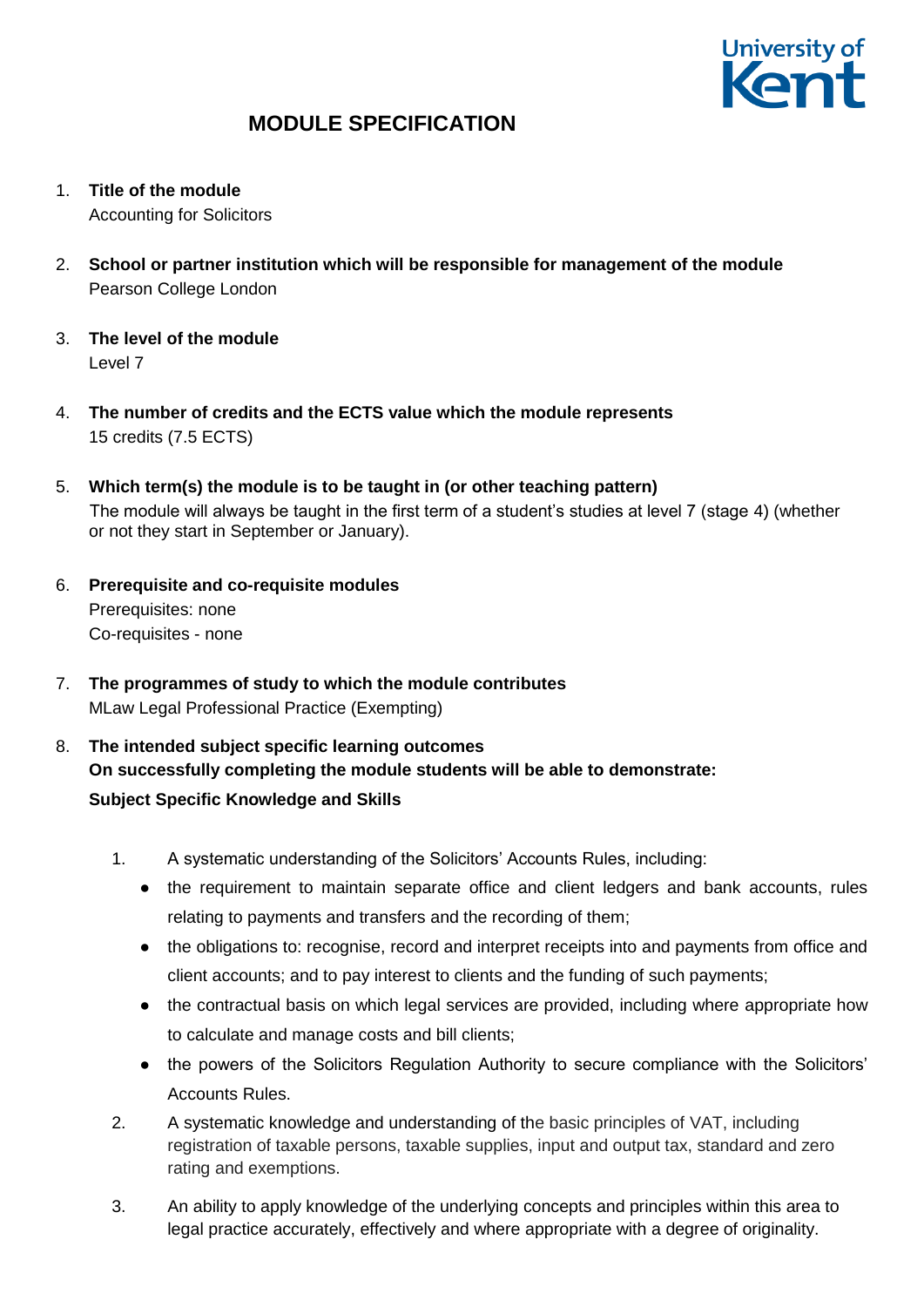

- 4. An ability to prepare a statement for clients on completion of a matter without supervision or quidance.
- 5. An ability to identify the client's objectives and devise appropriate means of achieving those objectives, whilst showing an awareness of the financial, commercial and personal constraints on the client.
- 6. An ability to recognise those situations which raise issues in relation to the SRA Principles of Regulation and Code of Conduct, to critically evaluate these tools in the light of the ethical concepts involved, and to apply the principles set out therein in the context of practical ethical dilemmas in this area.

### **General Transferable Skills**

- 1. An ability to reflect on their learning and identify their learning needs in accordance with the requirements for professional development.
- 2. An ability to analyse and evaluate mathematical data skilfully, with a view to deriving appropriate conclusions and devising solutions to problems whilst exercising a high degree of autonomy and self-direction.

#### 9. **A synopsis of the curriculum**

The aim of this module is to develop an understanding of the Solicitors' Accounts Rules ("SAR") in the

context of the systems and procedures to which students will be exposed to in practice.

#### **Outline syllabus**

This module introduces students to the Solicitors Accounts Rules 2011 and SRA Principles and looks

at how they apply to the handling of client money.

In the course of studying this module, students will learn how to deal systematically with complex practical matters raising both financial and ethical issues, whilst ensuring in particular that:

1. other people's money is kept separate from money belonging to the solicitor or the solicitor's firm;

2. other people's money is kept safely in a bank or building society account identifiable as a client account;

3. each client's money is used for that client's matters only;

4. money held as trustee of a trust is used for the purposes of that trust only;

5. proper accounting systems and proper internal controls over those systems are established and maintained to ensure compliance with the rules;

6. proper accounting records are kept to show accurately the position with regard to the money held for each client and trust;

- 7. interest on other people's money is accounted for in accordance with the rules;
- 8. they are in a position to co-operate with the SRA in checking compliance with the rules; and
- 9. they are in a position to deliver annual accountant's reports as required by the rules.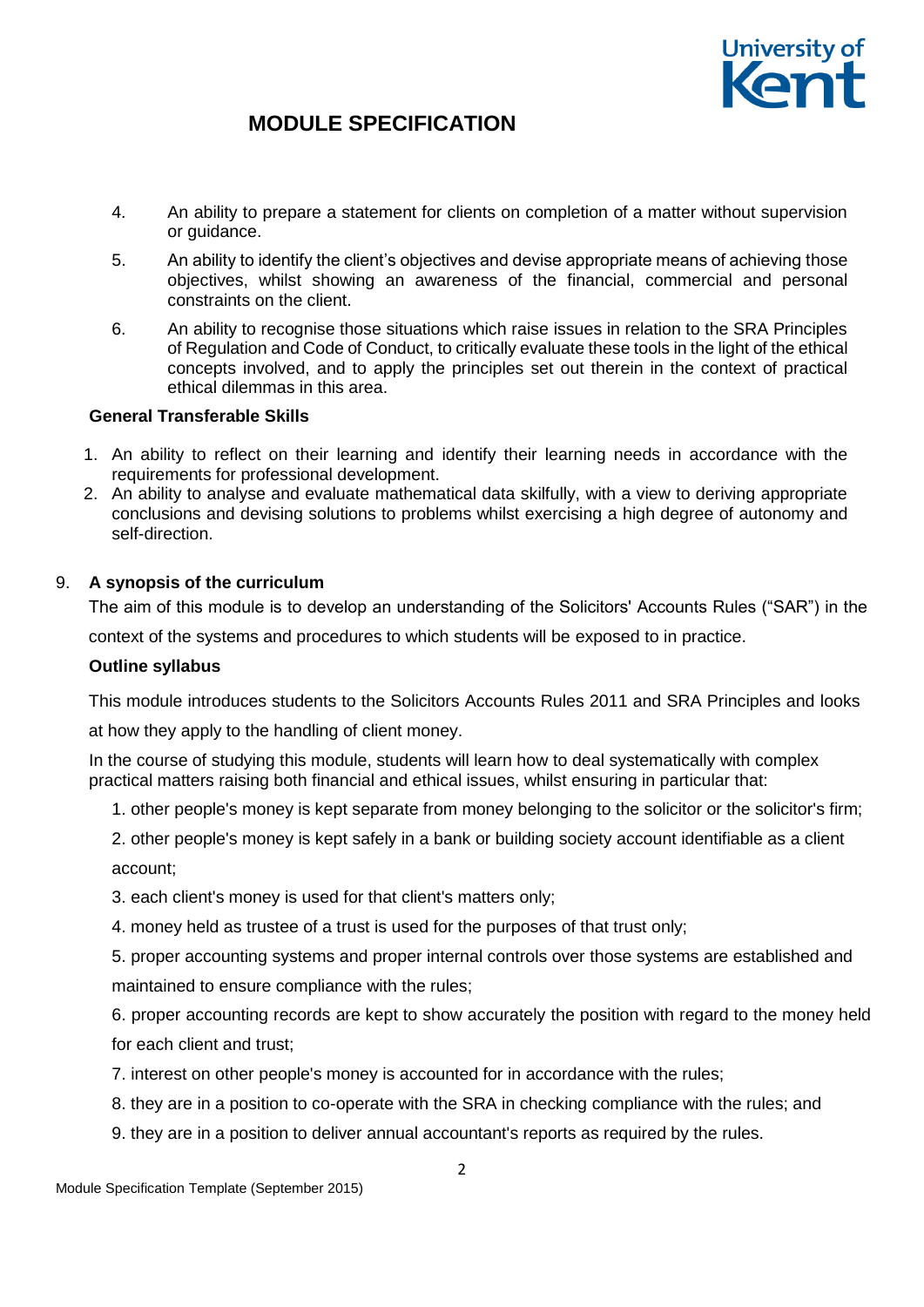

They will also learn to critically evaluate the tools of regulation in the light of a thorough-going consideration of the ethical concepts involved in this area, and to assess the efficacy of the former in the light of these concepts.

The module comprises a number of elements in relation to the Solicitors' Accounts Rules including:

**Element 1:** An overview of accounts and the purpose of keeping accounts.

**Element 2:** Basic accounting entries.

**Element 3:** Using the Solicitors' Accounts Rules and the consequences of non-compliance.

**Element 4:** Treatment of receipts and payments of clients' money under the Solicitors' Accounts Rules.

**Element 5:** Transfers between accounts.

**Element 6:** Profit costs and VAT.

**Element 7:** Interest.

**Element 8:** Record keeping and compliance.

**Element 9:** Miscellaneous items e.g. bad debts, dishonoured cheques, commission and conveyancing transactions.

Key Skills developed include:

- Practical Legal Research
- Communication and Literacy
- File management
- Numeracy
- Managing and Developing Self
- ●
- Managing tasks and solving problems
- Computing and IT Skills

## 10. **Reading List (Indicative list, current at time of publication. Reading lists will be published annually)**

All textbooks and practitioner materials will be updated annually. Textbooks will be held in the latest edition and older editions will be withdrawn.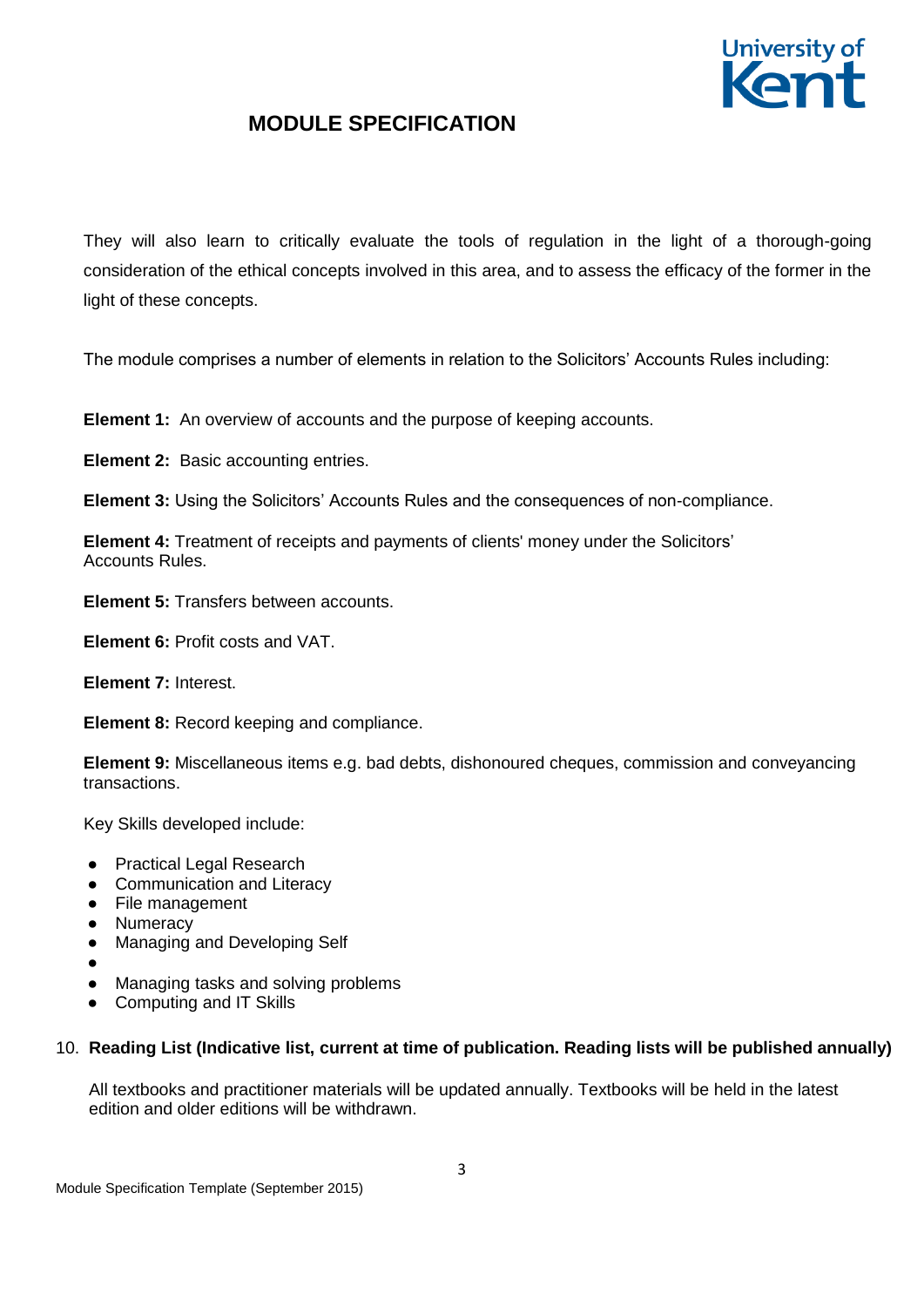

|                             | Title, author, publisher<br>$\bullet$                                                                                                                                                                                                                                                                                                                                                                                                                                                                                                                                          |
|-----------------------------|--------------------------------------------------------------------------------------------------------------------------------------------------------------------------------------------------------------------------------------------------------------------------------------------------------------------------------------------------------------------------------------------------------------------------------------------------------------------------------------------------------------------------------------------------------------------------------|
| <b>Core Text</b>            | Accounts for Solicitors, Kempton, J & King L, Legal Practice Guides<br>$\bullet$                                                                                                                                                                                                                                                                                                                                                                                                                                                                                               |
| <b>Essential</b><br>Reading | <b>SRA Code of Conduct [Online]</b><br>$\bullet$<br>http://www.sra.org.uk/solicitors/handbook/code/content.page Solicitors<br><b>Regulation Authority</b><br>Companies House website [Online]<br>$\bullet$<br>https://www.gov.uk/government/organisations/companies-house<br>HM Revenue & Customs website [Online]<br>$\bullet$<br>https://www.gov.uk/government/organisations/hm-revenue-customs<br>Solicitors Regulation Authority website [Online]<br>$\bullet$<br>https://www.sra.org.uk/home/home.page<br>Practical Law [Online] http://uk.practicallaw.com/<br>$\bullet$ |
| Recommended<br>Reading      | Lawyers' Skills, Webb, J et al, OUP<br>Foundations for the LPC, Firth, C et al, OUP<br>Legal foundations, Bamford et al, Legal Practice Guides<br>$\bullet$<br>McKenzie, W. FT guide to using and interpreting company accounts                                                                                                                                                                                                                                                                                                                                                |

#### 11. **Learning and Teaching Methods, including the nature and number of contact hours and the total study hours which will be expected of students, and how these relate to achievement of the intended module learning outcomes**

Learning and teaching takes place through four key activities. These comprise a blend of technical skills training, guided tasks assisting in self-directed research and study, practical application and consolidation. Conceptually, the aim of the learning and teaching method is to mirror as closely as possible a trainee's experience in the department of a law firm.

## **Part A – Technical skills training**

The trainee is briefed in detail on the relevant legal area (this can take a variety of forms, including, for example: webinars; live and / or recorded lectures; and conference calls).

### **Part B – Self-directed research/Guided tasks**

The supervising partner will guide the trainee via memoranda, e-mails and/or recorded voicemails into the relevant areas that need to be researched. The trainee will be required to undertake directed study prior to attendance at seminars by way of reading preparatory material and researching any issues relevant to that session.

### **Part C – Seminar**

Seminars will be small student-centred sessions. The trainee will present their findings to the client and/or supervisor. New issues may arise from the presentation and / or further client information being provided, to change the dynamics of advice etc.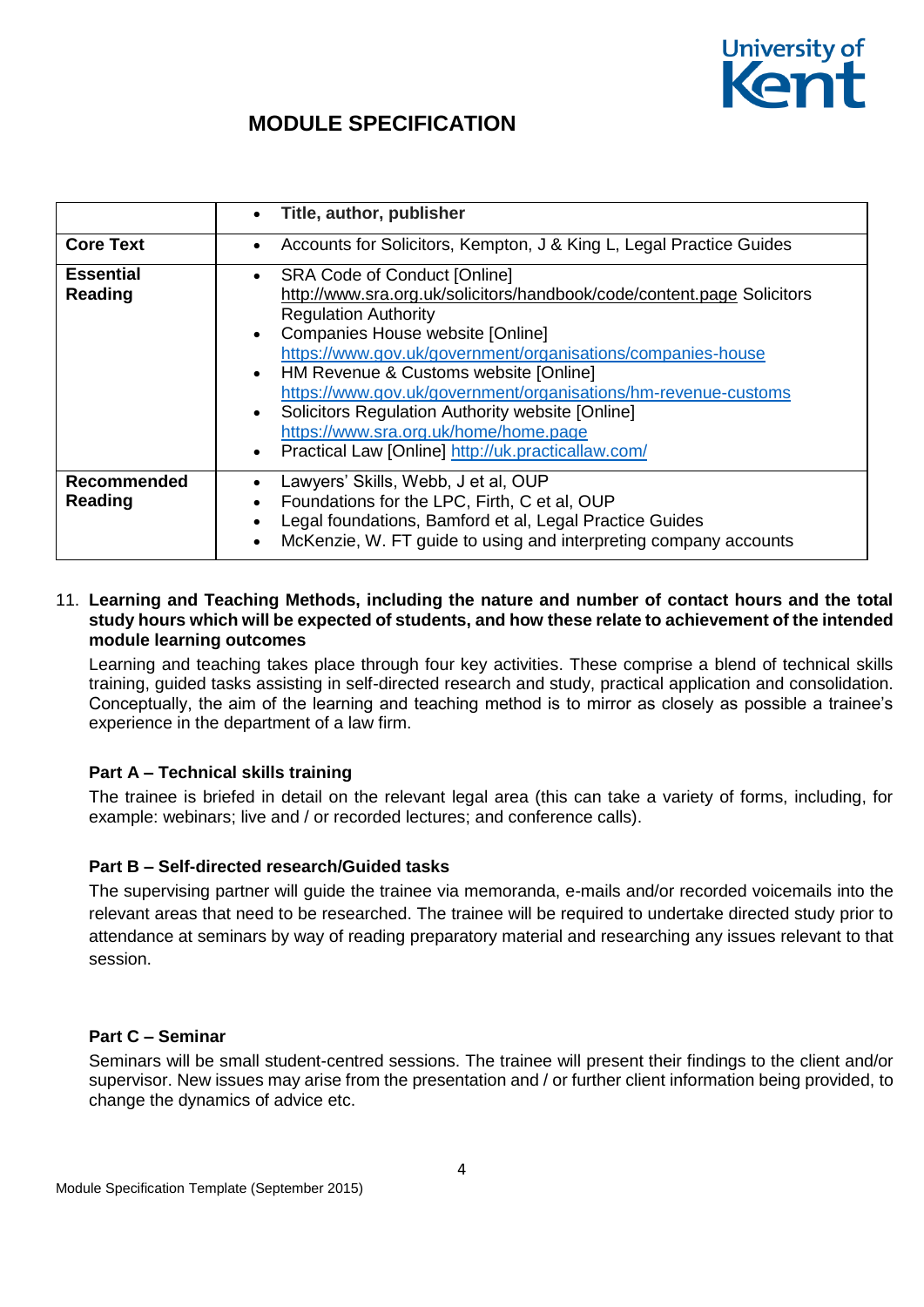

#### **Section D – Consolidation**

This may be in the form of independent reflection and home study exercises / online student discussion forum / associated tutor dialogue (e.g. via email) as students absorb the issues raised in the briefings and seminars through the consolidation process.

The module will aim to ensure the student has all of the applicable practical experience of working on a transaction by ensuring drafting and amending of the relevant documentation at each stage of the module.

| Activity                        | Notional Hours of Study                   |
|---------------------------------|-------------------------------------------|
| Technical skills training       | 10                                        |
| Self-directed research / guided | 100 (including assessment preparation and |
| tasks                           | completion)                               |
| <b>Seminars</b>                 | 20                                        |
| Consolidation                   | 20                                        |
| Total                           | 150                                       |

#### 12. **Assessment methods and how these relate to testing achievement of the intended module learning outcomes**

This module will be assessed by a supervised assessment of three hours' duration, split into two parts:

Part A - an examination based on unseen questions set in a practical context, in which students will be required to analyse various provided documents and data in order to advise a client or supervising partner (2 hours) (70%);

Part B – objective testing (1 hour) (30%).

Students will be required to attempt both parts of this assessment. Since the learning outcomes tested by each part overlap (see further detail below) an overall pass of 50% will be sufficient to pass the assessment.

#### **Rationale**

This methodology reflects two key objectives: firstly, and most importantly, to assess that the learning outcomes set out above have been achieved by the students in a way which complies with the Legal Practice Course Assessment Regulations. Secondly, to align our assessment regime with that proposed by the Solicitors Regulation Authority for the new Solicitors Qualifying Exam.

The proposed assessment methodology, combining a transaction-based examination with objective testing we feel achieves both of these goals.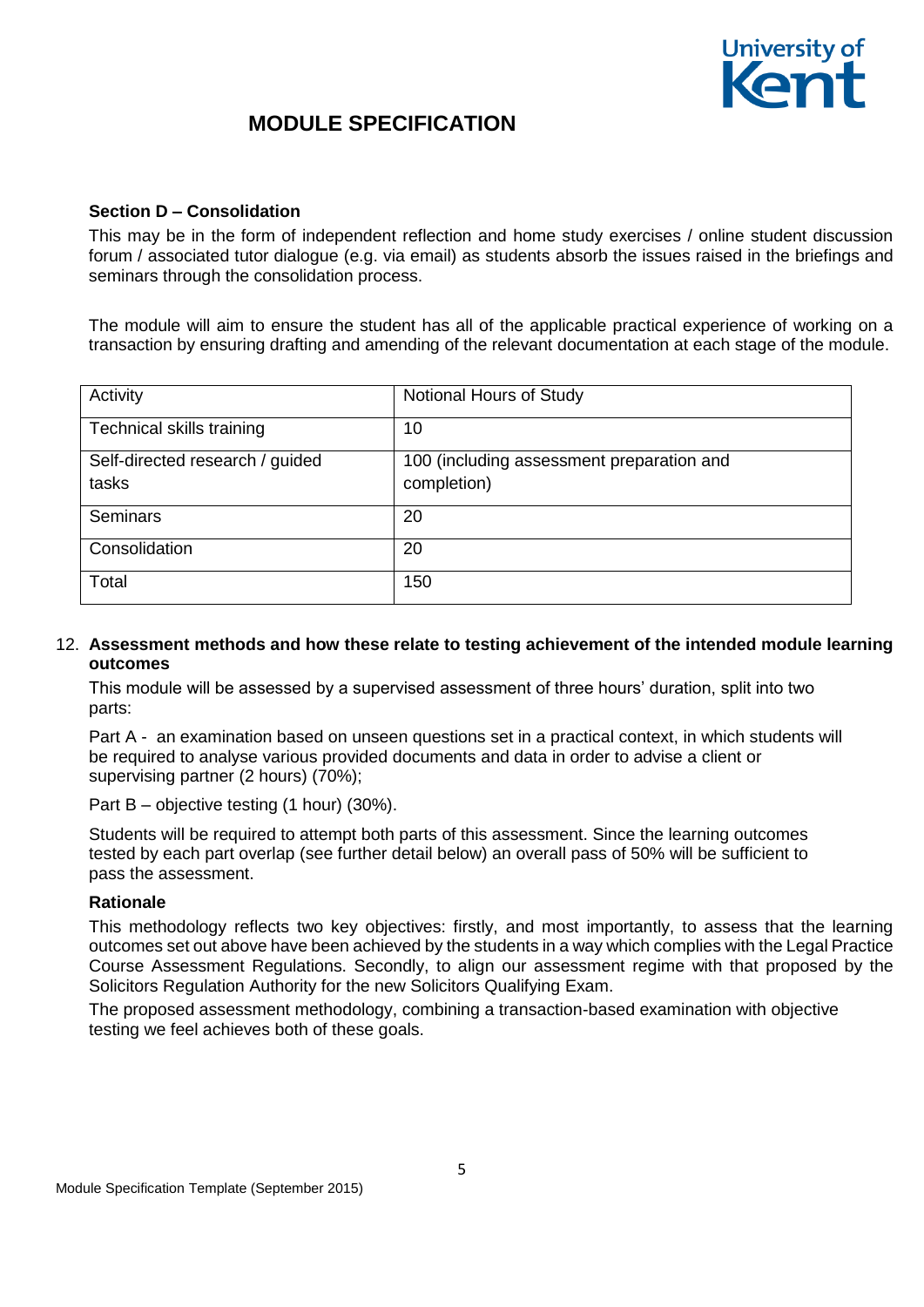

### 13. **Map of Module Learning Outcomes to Learning and Teaching Methods and methods of Assessment**

| <b>Module</b><br>learning<br>outcome<br>Learning/ | <b>Hours</b>  | SS1          | SS<br>$\overline{c}$ | SS<br>3      | SS4          | SS <sub>5</sub> | SS <sub>6</sub> | <b>GTS</b><br>1 | <b>GTS</b><br>$\overline{2}$ |
|---------------------------------------------------|---------------|--------------|----------------------|--------------|--------------|-----------------|-----------------|-----------------|------------------------------|
| teaching<br>method                                | allocate<br>d |              |                      |              |              |                 |                 |                 |                              |
| <b>Technical</b><br>skills training               | 10            | $\mathsf{X}$ | $\mathsf{X}$         | $\mathsf{X}$ | $\mathsf{X}$ |                 |                 |                 | X                            |
| Self-directed<br>research /<br>guided tasks       | 100           | $\mathsf{X}$ | $\mathsf{X}$         | X            | $\mathsf{X}$ |                 |                 | $\mathsf{X}$    | X                            |
| <b>Seminar</b>                                    | 20            | $\mathsf{X}$ | X                    |              | $\mathsf{X}$ | X               | $\sf X$         |                 | X                            |
| <b>Consolidation</b>                              | 20            | $\mathsf{X}$ | $\mathsf{x}$         |              |              |                 | $\sf X$         | $\sf X$         |                              |
| <b>Assessment</b><br>method                       |               |              |                      |              |              |                 |                 |                 |                              |
| Part A<br>Examination                             |               | X            | X                    | X            | X            | X               | $\sf X$         | X               | $\sf X$                      |
| Part B<br>Objective<br>testing                    |               | $\mathsf{X}$ | $\mathsf{X}$         |              |              |                 |                 |                 |                              |

14. **The Collaborative Partner recognises and has embedded the expectations of current disability equality legislation, and supports students with a declared disability or special educational need in its teaching. Within this module we will make reasonable adjustments wherever necessary, including additional or substitute materials, teaching modes or assessment methods for students who have declared and discussed their learning support needs. Arrangements for students with declared disabilities will be made on an individual basis, in consultation with the Collaborative Partner's disability/dyslexia support service, and specialist support will be provided where needed.**

15. **Centre where module will be delivered:**

Pearson College London

16. **Partner College/Validated Institution:** Pearson Business School, part of Pearson College London